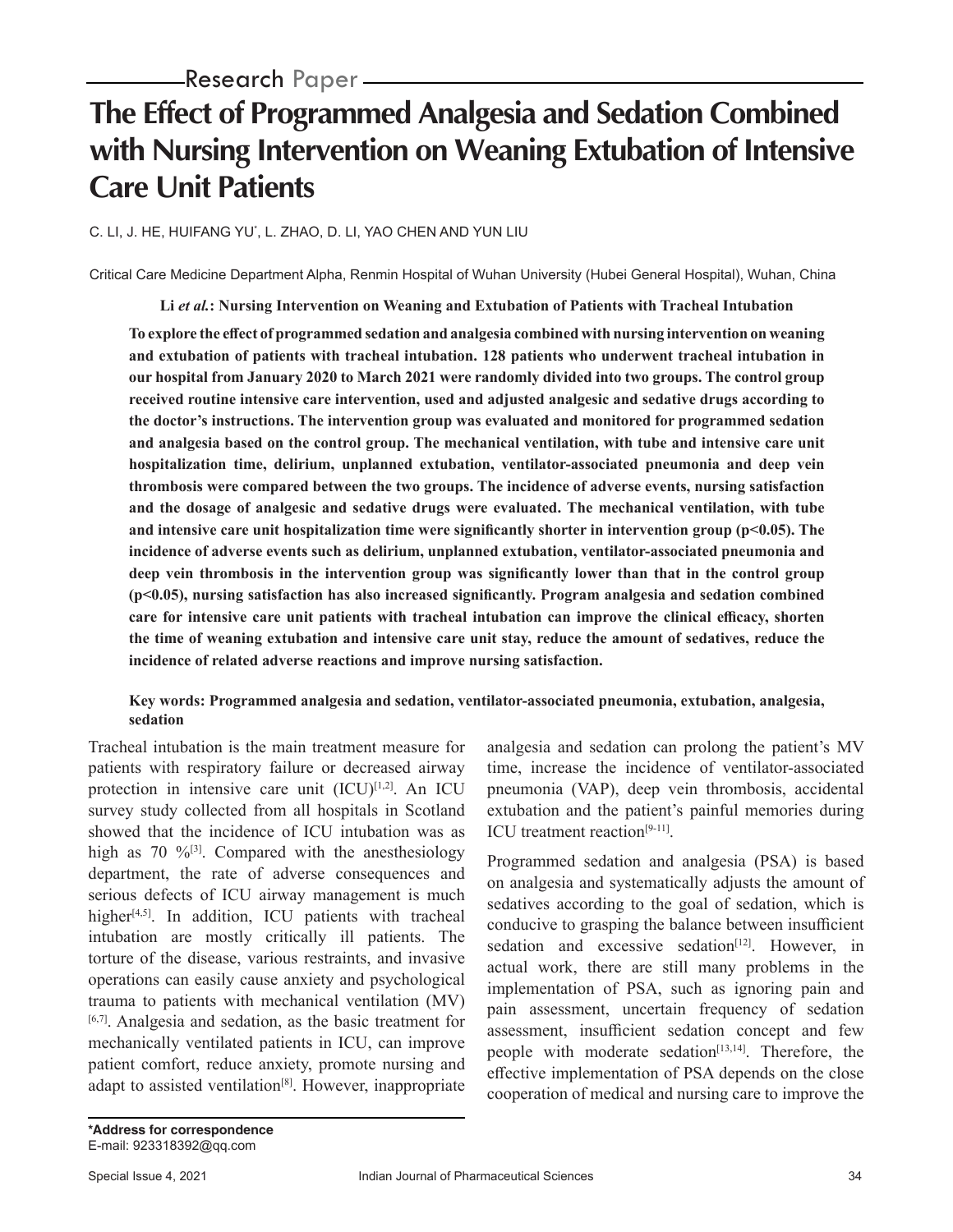prognosis of patients<sup>[15]</sup>.

Therefore in our study, the combined care of programmed analgesia and sedation for ICU patients with tracheal intubation aims to explore the impact on patients with weaning extubation and related complications, to provide reference for clinical treatment and nursing.

## **MATERIALS AND METHODS**

#### **General data:**

128 cases of tracheal patients in ICU of our hospital from January 2020 to March 2021 were selected as the study population. The inclusion criteria: Age >18 y; Complete clinical data; Obtain patients or the patient's technical informed consent was approved by the ethics department of our hospital. Exclusion criteria: suffer from severe neurological and muscle diseases; use drugs and long-term opioids to relieve pain and cause dependence; patients with severe mental illness; patients who require deep sedation. The main diagnoses of the patient include: cerebral hemorrhage, type 2 diabetic ketoacidosis, gastrointestinal hemorrhage, respiratory failure, acute severe pancreatitis, cervical spinal cord injury, septic shock, lung infection and other diseases. Use random number table method to divide into intervention group and control group.

### **Methods:**

Before sedation and analgesia treatment, both groups of patients removed reversible factors such as the ward environment, avoided unnecessary iatrogenic stimulation, corrected shock, hypoglycemia and other adverse reactions and assessed the patient's disease itself that requires sedation and analgesia and whether there are any problems. Comfortable, unable to cooperate with treatment, risk of accidental extubation, etc. The patient's analgesic drugs were fentanyl (loading dose 0.7-1.5 µg/kg, maintenance dose 0.2-1.8  $\mu$ g/kg.h) or sufentanil (loading dose 0.15-0.25  $\mu$ g/kg, maintenance dose 0.1-0.3 µg/kg.h); sedative drugs are dexmedetomidine (loading dose 1 μg/kg, maintenance dose 0.2-0.7  $\mu$ g/kg); propofol (loading dose 1-2.5 mg/ kg, maintenance dose 0.5-4.0 mg/kg.h), midazolam (loading dose 2-3 mg, maintenance dose 0.05 mg/ kg.h). The control group received routine intensive care intervention and used and adjusted analgesia and sedative drugs according to doctor's instructions. The intervention group received programmed sedation and analgesia evaluation and monitoring on the basis of the control group. Basic pain assessment: Use the intensive care pain observation tool (COPT) for basic pain assessment and evaluate the analgesic effect every hour. If necessary, increase the dose of analgesic drugs appropriately until COPT  $\leq$ 3 min and then change to a 4 h evaluation<sup>[16]</sup>. If the dose of sedative drugs is not reached appropriately, increase. Evaluation of delirium: If the patient has acute changes or fluctuations in the state of consciousness, characteristics of attention disorder and changes in the level of consciousness, confusion, etc, perform a confusion assessment method for the intensive care unit (CAM-ICU) delirium assessment in a timely manner and report to the doctor to take necessary measures in time. Daily wake-up strategy: In order to avoid drug accumulation and prolong the drug effect $[19]$ , stop the sedative on the patient at 7:00 every day and pay close attention to the change of the patient's vital signs and recovery of consciousness. Weaning care: Decrease the daily dose of sedatives by 10 %-25 %. Observe whether the patient has any adverse reactions after weaning, such as delirium, restlessness, irritability, etc., once found, notify the doctor immediately and began to implement sedation assessment. Basic assessment of sedation: Richmond agitation-sedation scale (RASS) are scored every hour, so that patients are between 0 and -2 points during the day and between  $-1$  and  $+3$  at night<sup>[17]</sup>. If the dose of sedative drugs is not reached appropriately, increase. Evaluation of delirium: If the patient has acute changes or fluctuations in the state of consciousness, characteristics of attention disorder, changes in the level of consciousness, confusion, etc., perform a CAM-ICU delirium assessment in a timely manner and report to the doctor to take necessary measures in time<sup>[18]</sup>. Daily wake-up strategy: In order to avoid drug accumulation and prolong the drug effect<sup>[19]</sup>, stop the sedative on the patient at 7:00 every day and pay close attention to the change of the patient's vital signs and recovery of consciousness. Weaning care: Decrease the daily dose of sedatives by 10 %-25 %. Observe whether the patient has any adverse reactions after weaning, such as delirium, restlessness, irritability, etc., once found and notify the doctor immediately. Psychological intervention: When the patient is awake, provide psychological care to eliminate the fear of mechanical ventilation, inform the patient of the safety of the environment in which the patient is located and the good treatment effect and other beneficial psychological hints, so as to reduce the painful memory of the patient during the treatment.

#### **Outcome indicators:**

We compared the MV time between the two groups, the length of stay in the ICU, the incidence of delirium, the incidence of unplanned extubation, the incidence of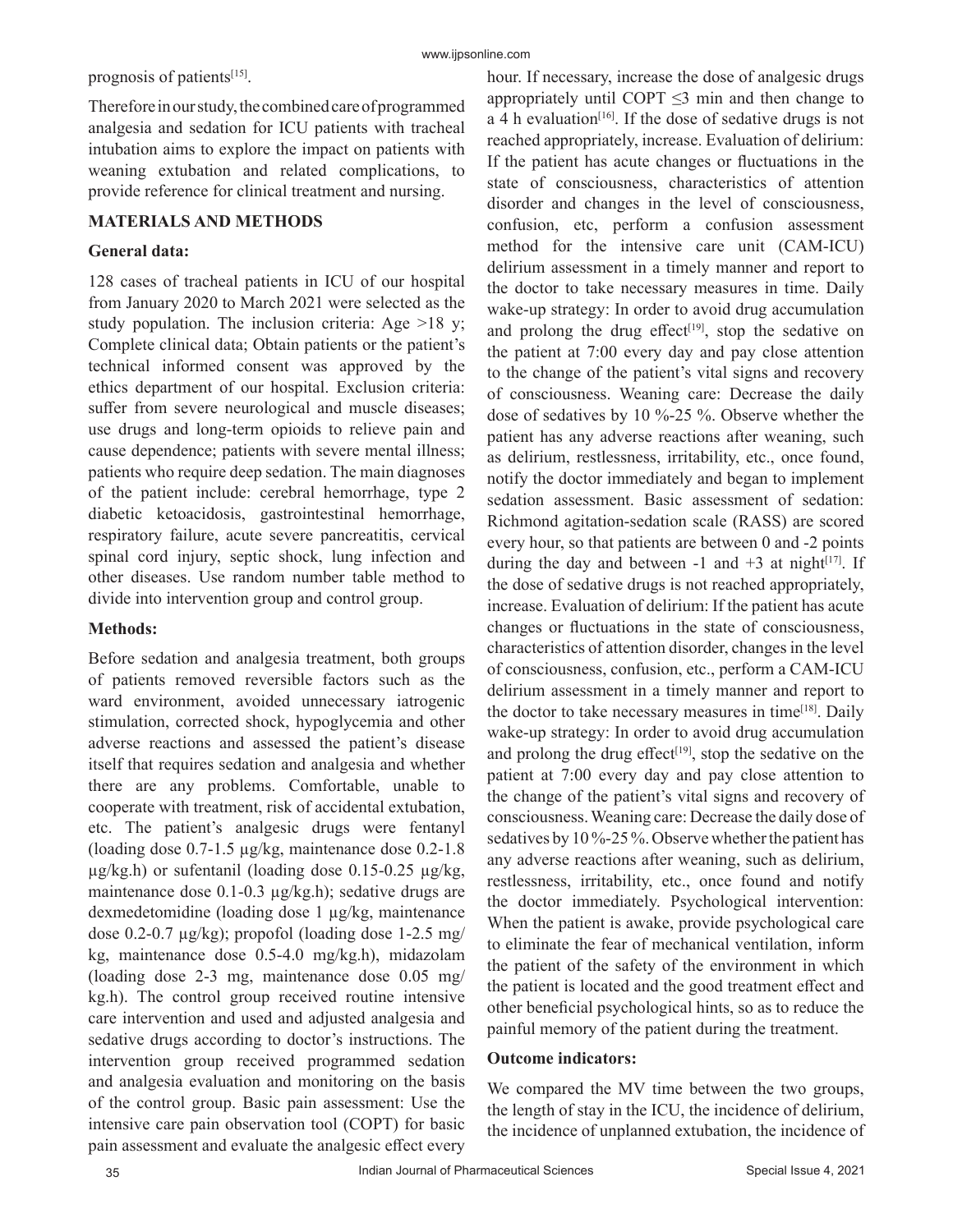VAP and the amount of analgesic and sedative drugs and the nursing satisfaction the degree was evaluated.

#### **Statistical method:**

All analyses were performed using the statistical software EmpowerStats. Count data is expressed as n/%, with  $\gamma$ 2 test, measurement data is expressed with x $\pm$ s and t test, with  $p<0.05$  as the difference is statistically significant. The p value of  $p<0.05$  is considered to be statistically significant.

#### **RESULTS AND DISCUSSION**

64 patients in the intervention group, aged from 29 to 80 y old, with an average age of 59 y old, 34 females. Acute Physiology and Chronic Health Score (APACEII) 34 points; 64 patients in the control group, aged between 31 and 82 y old, with an average age of 57 y, 35 female cases, APACEII score 32 points. The baseline information was similar in two groups. See for details Table 1. The MV, with tube and ICU stay time were significantly shorter in the intervention group (p<0.05). See Table 2 and fig. 1 for details.

| TABLE 1: BASELINE DATA OF THE TWO GROUPS |  |  |
|------------------------------------------|--|--|
|------------------------------------------|--|--|

|                                 | Intervention<br>group<br>$(n=64)$ | Control<br>group<br>$(n=64)$ | $t/\chi^2$ | р    |
|---------------------------------|-----------------------------------|------------------------------|------------|------|
| Age                             | $59.1 \pm 19.1$                   | $57.3 \pm 18.6$              | 0.53       | 0.59 |
| Gender: (Female)                | 34 (53.1 %)                       | 35 (54.7 %)                  | 0.03       | 0.85 |
| Type of disease                 |                                   |                              |            |      |
| Cerebral<br>hemorrhage          | 10 (15.6 %)                       | 11 $(17.2%)$                 | 0.06       | 0.81 |
| <b>Diabetic</b><br>ketoacidosis | 2(3.1%)                           | 1 $(1.6 %)$                  | 0.34       | 0.55 |
| Gastrointestinal<br>bleeding    | 8(12.5%)                          | 6(9.4%                       | 0.32       | 0.57 |
| Acute severe<br>pancreatitis    | 3(4.7%)                           | 2(3.1%)                      | 0.21       | 0.64 |
| Cervical spinal<br>cord injury  | 2(3.1%)                           | 3(4.7%)                      | 0.41       | 0.60 |
| Septic shock                    | 20 (31.2 %)                       | 19 (29.7 %)                  | 0.04       | 0.84 |
| Lung infection                  | 19 (29.7 %)                       | 22 (34.4 %)                  | 0.32       | 0.50 |
| <b>APACHEII</b>                 | $32.1 \pm 15.4$                   | $34.1 \pm 16.6$              | $-0.70$    | 0.48 |

# **TABLE 2: COMPARISON OF MV WITH TUBE AND ICU STAY TIME BETWEEN THE TWO GROUPS**

|                       | group $(n=64)$ | Intervention Control group<br>$(n=64)$ | t       | р    |
|-----------------------|----------------|----------------------------------------|---------|------|
| MV(d)                 | $3.5 \pm 1.7$  | $4.2 + 2.0$                            | $-2.13$ | 0.03 |
| With tube<br>time (d) | $3.8 + 1.8$    | $4.5 + 2.0$                            | $-2.03$ | 0.03 |
| $ICU$ stay $(d)$      | $6.0 + 3.2$    | $7.5 \pm 3.3$                          | $-2.61$ | Ი Ი1 |

The incidence of delirium in the intervention group was 3.1 % and the incidence of VAP was 12.5 %, which were significantly lower than those in the control group  $(p<0.05)$ ; the incidence of deep vein thrombosis and unplanned extubation was not significant and difference between two groups  $(p>0.05)$ , see Table 3, fig. 2 for details.



**Fig. 1: Comparison of MV with tube and ICU stay time between**  the two groups,  $(\blacksquare)$  Intervention group;  $(\blacksquare)$  Control group



**Fig. 2: Comparison of the incidence of adverse events between**  the two groups  $(\%), (\blacksquare)$  Intervention group;  $(\blacksquare)$  Control group

| <b>TABLE 3: COMPARISON OF THE INCIDENCE OF</b> |  |  |
|------------------------------------------------|--|--|
| ADVERSE EVENTS BETWEEN THE TWO GROUPS          |  |  |

|                         | Intervention<br>group $(n=64)$ | Control<br>group<br>$(n=64)$ | $x^2$ | р    |
|-------------------------|--------------------------------|------------------------------|-------|------|
| Delirium                | 2(3.1%)                        | 8(12.5%)                     | 3.91  | 0.04 |
| <b>VAP</b>              | 5(7.8%)                        | 13 (20.3 %)                  | 4.14  | 0.04 |
| Thrombosis              | 3(4.7%)                        | 6(9.4%                       | 1.08  | 0.29 |
| Unplanned<br>extubation | 3(4.7%)                        | 4 $(6.2 %)$                  | 0.69  | 0.15 |

The sedative drugs were significantly lower in the intervention group, whether it was propofol or dexmedetomidine, while the analgesic drugs used more than the control group ( $p$ < 0.05), see Table 4, fig. 3 for details. The nursing satisfaction rate was significantly higher in the intervention group ( $p \le 0.05$ ), see Table 5, fig. 4 for details.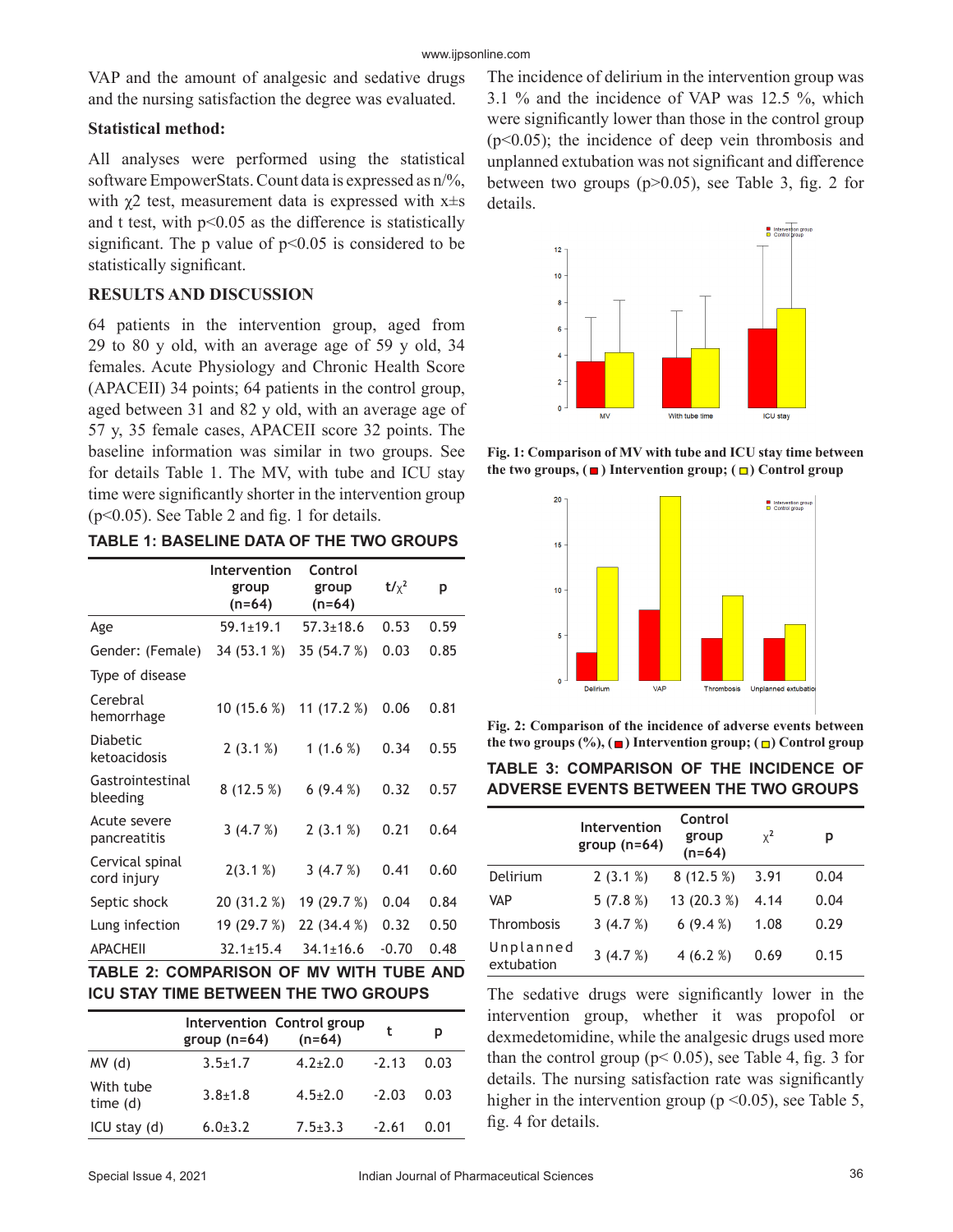**TABLE 4: THE AVERAGE DOSAGE OF ANALGESIC AND SEDATIVE DRUGS IN THE TWO GROUPS PER DAY**

|                         | Intervention group (n=64) | Control group (n=64) |         | p    |
|-------------------------|---------------------------|----------------------|---------|------|
| Fentanyl (mg)           | $1.5 \pm 0.7$             | $1.2 \pm 0.5$        | 2.73    | 0.05 |
| Sufentanil (mg)         | $0.34 \pm 0.16$           | $0.28 \pm 0.12$      | 2.94    | 0.04 |
| Propofol (g)            | $2.6 \pm 1.0$             | $3.1 \pm 1.5$        | $-2.21$ | 0.02 |
| Dexmedetomidine<br>(mg) | $0.5 \pm 0.24$            | $0.6 + 0.28$         | $-2.16$ | 0.04 |
| Midazolam (mg)          | $71 \pm 21.6$             | $82+31.2$            | $-2.52$ | 0.01 |

|                    | Very dissatisfied | Dissatisfied | Fair       | <b>Satisfied</b> | Very satisfied | Total satisfaction rate |
|--------------------|-------------------|--------------|------------|------------------|----------------|-------------------------|
| Intervention group | $0(0\%)$          | 1(1.5%)      | $1(1.5\%)$ | 30 $(45%)$       | 32 (50 %)      | 62 $(96.9\%)$           |
| Control group      | 1 $(1.5%)$        | $2(3.0\%)$   | 6(9.0%     | 29(40.6%)        | 26 (71.8 %)    | 55 (85.9 %)             |
| $x^2$              |                   |              |            |                  |                | 4.87                    |
| p                  |                   |              |            |                  |                | 0.02                    |



**Fig. 3: Average dosage of analgesic and sedative drugs in the two groups per day (**■) Intervention group; (□) Control group



**Fig. 4: Comparison of nursing service satisfaction between the**  two groups, (■) Intervention group; (□) Control group

Analgesia and sedation are part of the treatment of ICU patients with tracheal intubation. Excessive sedation and insufficient sedation can bring hidden dangers to the life safety of patients and increase unnecessary medical expenditures. In the past, in order to facilitate the management of ICU, the traditional sedation was mostly based on deep sedation[20]. With the development of medical technology and the advancement of mechanical ventilation, the disadvantages of deep sedation have become increasingly apparent $[21]$ . A multicenter prospective cohort study conducted in 45 ICUs from Brazil showed that early deep sedation was associated with adverse outcomes and was an independent predictor of hospital mortality in mechanically ventilated patients[22]. In a multicenter prospective longitudinal cohort study of 11 hospitals in Malaysia, regardless of the sedative used, early deep sedation was independently associated with delayed extubation and high mortality<sup>[23]</sup>. Excessive sedation can also increase the length of stay in the ICU[24,25]. However, insufficient analgesia and sedation will not only increase the work intensity of the staff, but also increase the pain of the patient, increase the patient's anxiety, restlessness and even endanger the patient's life<sup>[26,27]</sup>. Studies have shown that most ICU survivors have pain and anxiety in their memories of  $ICU^{[28]}$ .

Therefore, to reduce individual differences in critically ill patients, it is necessary to implement PSA for ICU patients[29]. As one of the important personnel in the management of ICU patients, nurses are important assessors of analgesia and sedation status, as well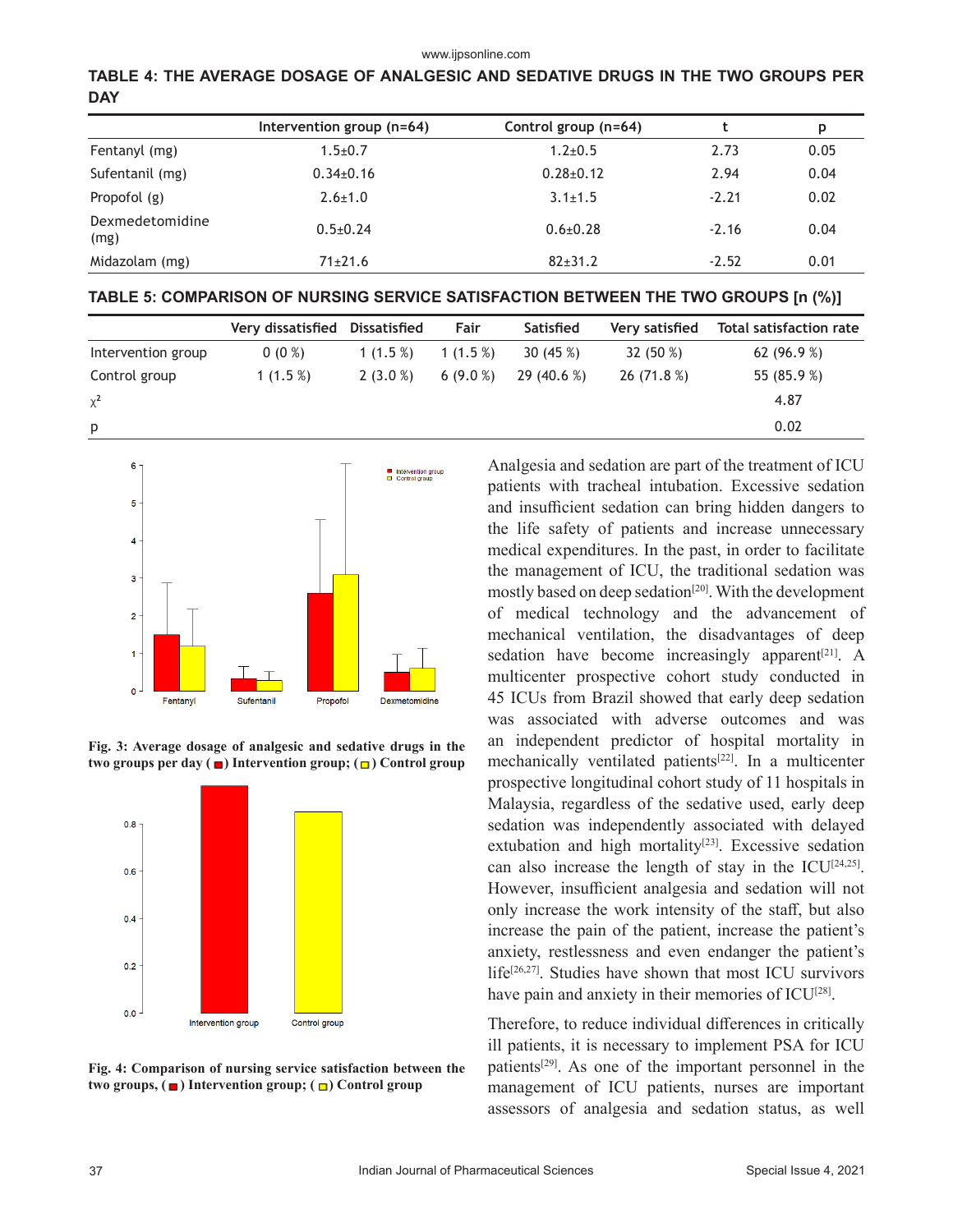#### www.ijpsonline.com

as important implementers of sedation measures and play an important role in the implementation of PSA<sup>[24,30]</sup>. PSA joint care is a patient-centered nursing intervention model that requires planned and targeted completion of various nursing tasks, provides patients with individualized solutions and uses the smallest sedatives and maximum humane care to enable patients To achieve the optimal state of analgesia and sedation, while avoiding the related complications caused by insufficient and excessive analgesia and sedation and reducing the incidence of adverse events[31]. Our results also confirm the above view: PSA combined nursing intervention can significantly reduce the time of mechanical ventilation, ICU stay, the incidence of delirium, the incidence of VAP and avoid large-dose infusion of sedative drugs, which improves nursing satisfaction.

The PSA combined nursing intervention model can significantly improve the prognosis of patients and should become a template for the care of patients with ICU tracheal intubation for analgesia and sedation. However, since most of its studies are from nonrandomized controlled trials and the sample size is not large enough, the level of evidence is biased  $low^{[32]}$ . A study showed that the implementation rate of the PSA program was only 43.7 % and there was a significant difference in the compliance rate between different hospitals<sup>[33]</sup>. A sample survey of medical staff in 101 ICUs across Belgium found that the effective rate was only 60 % and increasing the autonomy of nurses and assisting in the detection and management of sedatives can help optimize the goal of analgesia $[34]$ . Most nurses encounter different challenges when using analgesia and sedation strategies. Therefore, it is necessary for nurses to make analgesia and analgesia strategies suitable for them.

This study has some limitations. Since our research population is mainly for Chinese people, it is necessary to be cautious to interpret this result to other populations; secondly, our research sample size is too small and it is not ruled out that some errors may be brought about in the research results[35-37].

The combined care of programmed analgesia and sedation for ICU patients with tracheal intubation can improve the clinical efficacy, shorten the event of weaning extubation and ICU admission, reduce the amount of sedatives and reduce the incidence of related adverse reactions, improve nursing satisfaction.

#### **Conflicts of interest:**

The authors declared no conflict of interest.

# **REFERENCES**

- 1. Jiang J, Kang N, Li B, Wu AS, Xue FS. Comparison of adverse events between video and direct laryngoscopes for tracheal intubations in emergency department and ICU patients–a systematic review and meta-analysis. Scand J Trauma Resusc Emerg Med 2020;28(1):10.
- 2. Chen W, Chen J, Wang H, Chen Y. Application of bedside realtime tracheal ultrasonography for confirmation of emergency endotracheal intubation in patients in the intensive care unit. J Int Med Res 2020;48(4):0300060519894771.
- 3. Simpson GD, Ross MJ, McKeown DW, Ray DC. Tracheal intubation in the critically ill: a multi-centre national study of practice and complications. Br J Anaesth 2012;108(5):792-9.
- 4. Higgs A, McGrath BA, Goddard C, Rangasami J, Suntharalingam G, Gale R, *et al.* Guidelines for the management of tracheal intubation in critically ill adults. Br J Anaesth 2018;120(2):323-52.
- 5. Mosier JM, Sakles JC, Law JA, Brown III CA, Brindley PG. Tracheal intubation in the critically ill. Where we came from and where we should go. Am J Respir Crit Care Med 2020;201(7):775-88.
- 6. Devlin JW, Skrobik Y, Gélinas C, Needham DM, Slooter AJ, Pandharipande PP, *et al.* Clinical practice guidelines for the prevention and management of pain, agitation/sedation, delirium, immobility and sleep disruption in adult patients in the ICU. Crit Care Med 2018;46(9):e825-73.
- 7. Correia MDL, Duran ECM. Conceptual and operational definitions of the components of the nursing diagnosis Acute Pain (00132). Rev Lat Am Enfermagem 2017;25:e2973.
- 8. Egerod I, Jensen MB, Herling SF, Welling KL. Effect of an analgo-sedation protocol for neurointensive patients: a twophase interventional non-randomized pilot study. Crit Care 2010;14(2):1-9.
- 9. Neme D, Aweke Z, Micho H, Mola S, Jemal B, Regasa T. Evidence-Based Guideline for Adult Sedation, Pain Assessment, and Analgesia in a Low Resource Setting Intensive Care Unit. Int J Gen Med 2020;13:1445.
- 10. Devlin JW, Skrobik Y, Rochwerg B, Nunnally ME, Needham DM, Gelinas C, *et al.* Methodologic innovation in creating clinical practice guidelines: insights from the 2018 society of critical care medicine pain, agitation/sedation, delirium, immobility and sleep disruption guideline effort. Crit Care Med 2018;46(9):1457-63.
- 11. Kayir S, Ulusoy H, Dogan G. The effect of daily sedationweaning application on morbidity and mortality in intensive care unit patients. Cureus 2018;10(1):e2062.
- 12. Skrobik Y, Ahern S, Leblanc M, Marquis F, Awissi DK, Kavanagh BP. Protocolized intensive care unit management of analgesia, sedation, and delirium improves analgesia and subsyndromal delirium rates. Anesth Analg 2010;111(2):451- 63.
- 13. Mukhopadhyay A, Tai BC, Remani D, Phua J, Cove ME, Kowitlawakul Y. Age related inverse dose relation of sedatives and analgesics in the intensive care unit. Plos one 2017;12(9):e0185212.
- 14. Gill KV, Voils SA, Chenault GA, Brophy GM. Perceived versus actual sedation practices in adult intensive care unit patients receiving mechanical ventilation. Ann Pharmacother 2012;46(10):1331-9.